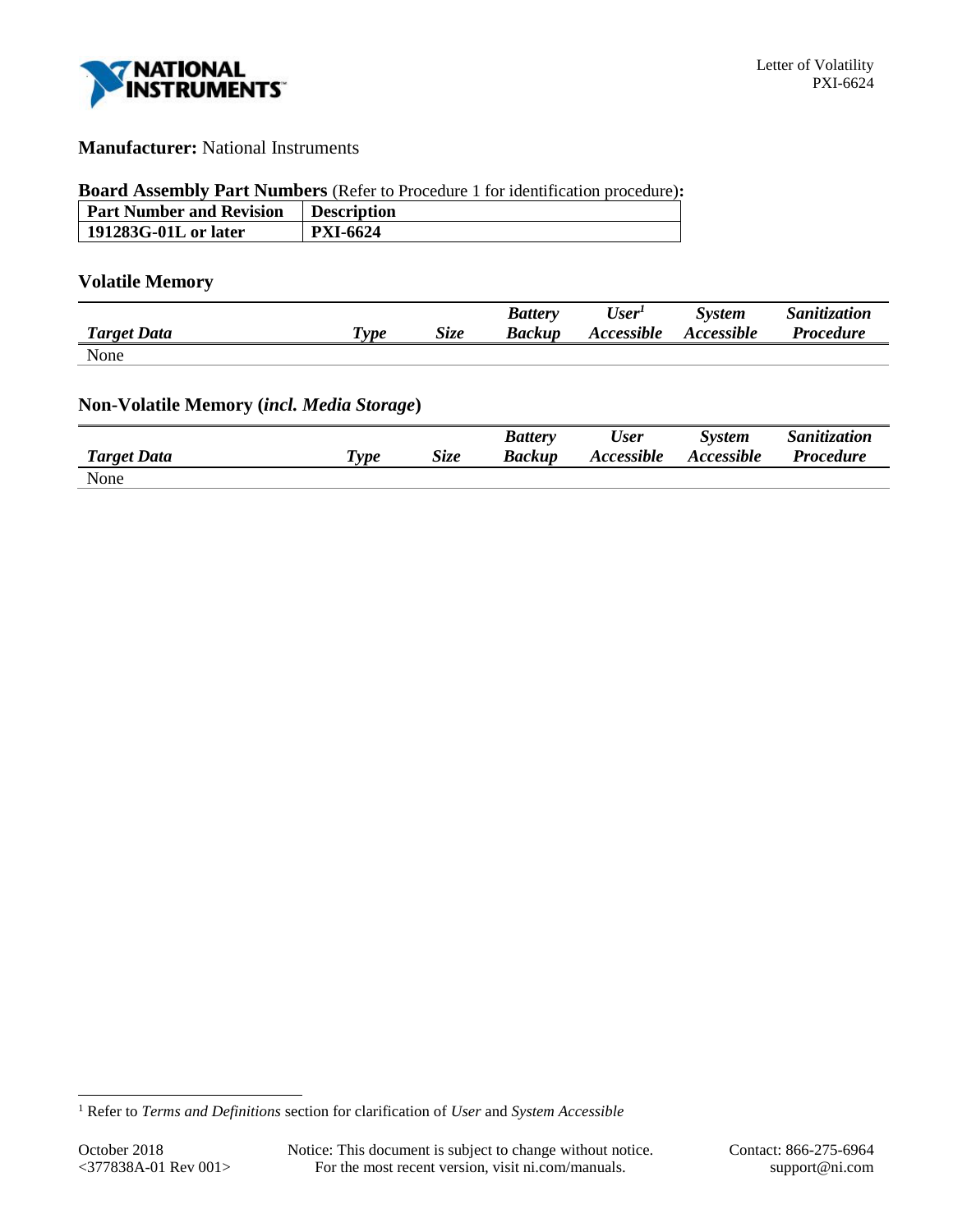

## **Procedures**

### **Procedure 1 – Board Assembly Part Number identification:**

To determine the Board Assembly Part Number and Revision, refer to the "P/N" label applied to the surface of your product as shown below.